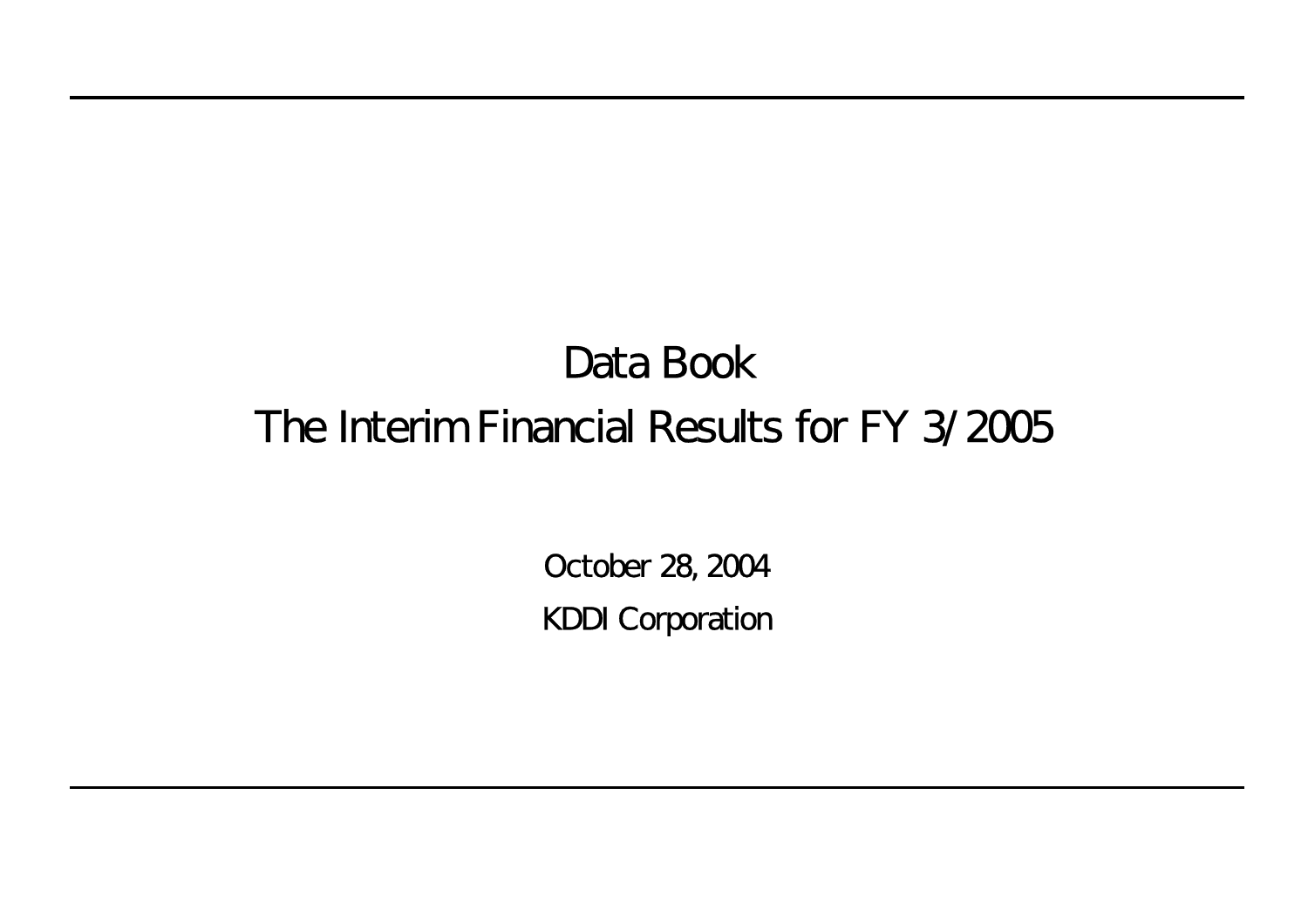| Consolidated                           |           |                | FY 3/04   |                |                  |                 |                | FY 3/05                | $*2$                                           |
|----------------------------------------|-----------|----------------|-----------|----------------|------------------|-----------------|----------------|------------------------|------------------------------------------------|
|                                        |           |                | 1H        | 2H             | <b>Full year</b> |                 |                | 1H                     | Full year $(E)$                                |
|                                        | 1Q        | 2Q             |           |                |                  | 1Q              | 2Q             |                        | Includes the effect of<br>selling PHS business |
| <b>Operating revenues</b>              | 689,668   | 696,892        | 1,386,560 | 1,459,538      | 2,846,098        | 720,075         | 751,248        | $\overline{1,471},324$ | 2,899,000                                      |
| Telecommunications business            | 557,052   | 568,392        | 1,125,444 | 1,143,282      | 2,268,726        | 582,353         | 596,774        | 1,179,127              | 2,306,000                                      |
| Voice communications                   | 371,829   | 372,103        | 743,932   | 725,029        | 1,468,961        | $*3$<br>359,634 | 365,838        | 725,472                |                                                |
| Didital data transmission              | 143,103   | 154,473        | 297,576   | 337,746        | 635,322          | 185,455         | 194,063        | 379,518                |                                                |
| <b>Leased circuits</b>                 | 22,032    | 21,270         | 43,302    | 39,200         | 82,502           | 17,211          | 16,087         | 33,298                 |                                                |
| Other                                  | 20,088    | 20,546         | 40,634    | 41,307         | 81,941           | 20,052          | 20,773         | 40,825                 |                                                |
| Other business                         | 132,616   | 128,500        | 261,116   | 316,256        | 577,372          | 137,722         | 154,475        | 292,197                | 593,000                                        |
| Operating income                       | 85,060    | 73,171         | 158,230   | 133,874        | 292,105          | 89,557          | 72,870         | 162,427                | 309,000                                        |
| Ordinary income                        | 81,198    | 67,041         | 148,239   | 126,309        | 274,548          | 87,171          | 69,104         | 156,275                | 300,000                                        |
| <b>Extraordinary income (loss)</b>     | (6, 841)  | 2,075          | (4,766)   | (77, 681)      | (82, 447)        | 0               | $-20,763$      | $-20,763$              | 5,000                                          |
| Net income                             | 43,932    | 41,923         | 85,855    | 31,170         | 117,025          | 51,663          | 26,179         | 77,842                 | 198,000                                        |
| <b>Total assets</b><br>$*1$            | 2,732,674 |                | 2,701,108 | $\blacksquare$ | 2,639,581        | 2,560,557       |                | 2,521,547 N.A.         |                                                |
| Shareholders' equity<br>*1             | 943,896   |                | 987,153   |                | 1,009,391        | 1,050,644       |                | 1,078,698 N.A.         |                                                |
| Shareholders' equity ratio<br>$*1$     | 34.5%     |                | 36.5%     |                | 38.2%            | 41.0%           |                | 42.8% N.A.             |                                                |
| $*1$<br>Shareholders' equity per share | ¥223,908  |                | ¥234,270  |                | ¥239,515         | ¥249,320        |                | ¥255,642 N.A.          |                                                |
| Free cash flows                        | 112,708   | 134,110        | 246,818   | 157,414        | 404,232          | 32,855          | 80,285         | 113,140                | 406,000                                        |
| Depreciation                           | 92,248    | 91,007         | 183,255   | 182,445        | 365,700          | 92,013          | 91,295         | 183,308                | 352,000                                        |
| Capex (cash flow basis)                | 33,766    | 40,044         | 73,810    | 179,447        | 253,257          | 42,128          | 73,415         | 115,543                | 310,000                                        |
| <b>EBITDA</b>                          | 178,389   | 170,965        | 349,354   | 338,673        | 688,027          | 183,174         | 168,603        | 351,777                | 678,000                                        |
| <b>EBITDA</b> margin                   | 25.9%     | 24.5%          | 25.2%     | 23.2%          | 24.2%            | 25.4%           | 22.4%          | 23.9%                  | 23.4%                                          |
| Interest bearing debt<br>$*1$          | 1,423,561 | $\blacksquare$ | 1,298,483 |                | 1,179,764        | 1,116,906       |                | 1,010,574              | 871,000                                        |
| Net debt<br>$*1$                       | 1,266,028 | $\blacksquare$ | 1,134,997 | $\blacksquare$ | 983,246          | 960,089         | $\blacksquare$ | 878,178 N.A.           |                                                |
| Debt / EBITDA Ratio                    |           | $\blacksquare$ |           |                | 1.7              |                 |                |                        | 1.3                                            |
| Debt / Equity Ratio                    | 1.51      |                | 1.32      |                | 1.17             | 1.06            |                | 0.94                   | 0.75                                           |

**\*1 The figures as of the end of each periods.**

**\*2 Includes the effect of selling PHS business (operated by DDI Pocket Inc.) on October 1st, 2004.**

**\*3 From FY 3/05, KDDI quit disclosing "Telecomunications business" revenues by segment, like "Voice communications","Digital data transmission",**

 **"Leased circuits" and "Other", by its new accounting policy. Those figures for FY 3/05 are as references (only for consolidated basis).**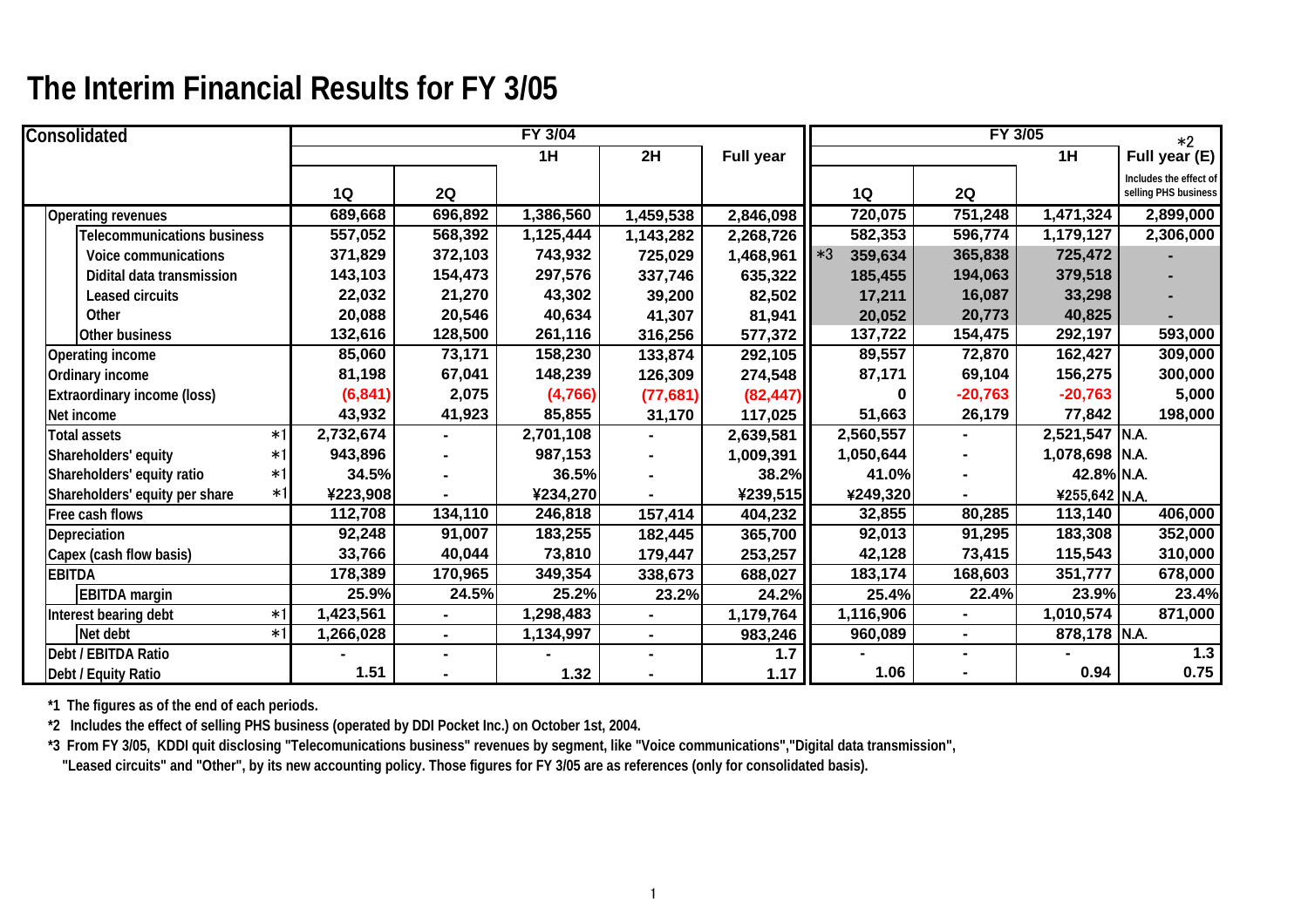millions of Yen

| au Business                        |         |         | FY 3/04 |         |                  |         | <b>FY 3/05</b> |           |               |
|------------------------------------|---------|---------|---------|---------|------------------|---------|----------------|-----------|---------------|
|                                    |         |         | 1H      | 2H      | <b>Full year</b> |         |                | 1H        | Full year (E) |
|                                    | 1Q      | 2Q      |         |         |                  | 1Q      | 2Q             |           |               |
| <b>Operating revenues</b>          | 425,615 | 439,125 | 864,740 | 960,334 | 1,825,074        | 486,229 | 519,065        | 1,005,294 | 2,049,000     |
| <b>Telecommunications business</b> | 324,179 | 339,718 | 663,898 | 710,234 | 1,374,132        | 377,264 | 392,191        | 769,455   | 1,569,000     |
| Voice communications               | 205,375 | 208,939 | 414,314 | 419,484 | 833,798          |         |                |           |               |
| Digital data transmission          | 118,786 | 130,751 | 249,537 | 290,715 | 540,253          |         |                |           |               |
| Other                              | 18      | 28      | 46      | 35      | 81               |         |                |           |               |
| Other business                     | 101,435 | 99,407  | 200,842 | 250,100 | 450,942          | 108,966 | 126,874        | 235,839   | 480,000       |
| Operating income                   | 64,582  | 64,317  | 128,898 | 110,570 | 239,469          | 79,892  | 63,637         | 143,529   | 293,000       |
| Ordinary income                    | 61,920  | 61,047  | 122,968 | 106,146 | 229,114          | 79,069  | 62,224         | 141,293   | 289,000       |
| <b>Extraordinary income (loss)</b> |         |         |         |         |                  |         | -44            | $-44$     |               |
| Net income (loss)                  | 35,236  | 35,230  | 70,466  | 59,528  | 129,995          | 46,607  | 36,690         | 83,297    | 172,000       |
| Free cash flows                    | 51,646  | 80,291  | 131,937 | 75,314  | 207,251          | 2,523   | 41,462         | 43,985    | 158,000       |
| Depreciation                       | 45,227  | 45,822  | 91,049  | 93,808  | 184,857          | 50,084  | 50,063         | 100,147   | 202,000       |
| Capex (cash flow basis)            | 16,679  | 24,554  | 41,233  | 119,948 | 161,181          | 26,560  | 60,457         | 87,017    | 200,000       |
| <b>EBITDA</b>                      | 110,021 | 112,066 | 222,098 | 215,553 | 437,651          | 130,586 | 115,963        | 246,549   | 503,000       |
| <b>EBITDA</b> margin               | 25.8%   | 25.5%   | 25.7%   | 22.4%   | 24.0%            | 26.9%   | 22.3%          | 24.5%     | 24.5%         |

**\*1 From FY 3/05, KDDI quit disclosing "Telecomunications business" revenues by segment, like "Voice communications","Digital data transmission", and "Other", by its new accounting policy.**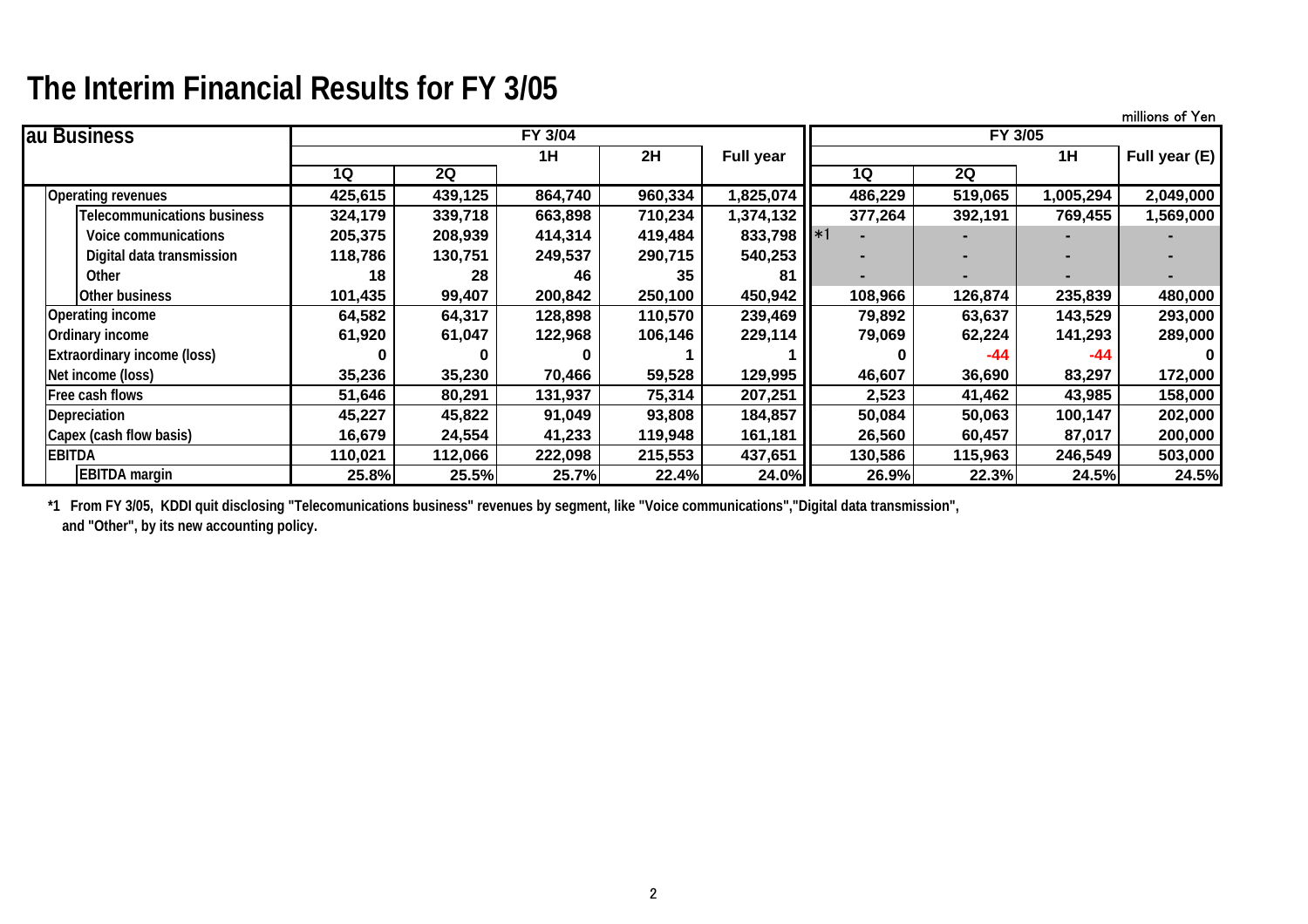|                                     |         |          |                |           |                  |         |           |           | millions of Yen |
|-------------------------------------|---------|----------|----------------|-----------|------------------|---------|-----------|-----------|-----------------|
| <b>BBC &amp; Solutions Business</b> |         |          | <b>FY 3/04</b> |           |                  |         | FY 3/05   |           |                 |
|                                     |         |          | 1H             | 2H        | <b>Full year</b> |         |           | 1H        | Full year (E)   |
|                                     | 1Q      | 2Q       |                |           |                  | 1Q      | 2Q        |           |                 |
| <b>Operating revenues</b>           | 139,155 | 136,278  | 275,433        | 267,029   | 542,462          | 123,919 | 125,939   | 249,858   | 497,000         |
| <b>Telecommunications business</b>  | 128,447 | 126,790  | 255,237        | 241,774   | 497,010          | 115,834 | 118,001   | 233,836   | 464,000         |
| Other business                      | 10,708  | 9,488    | 20,196         | 25,256    | 45,452           | 8,085   | 7,938     | 16,022    | 33,000          |
| <b>Operating income</b>             | 10,442  | 354      | 10,797         | 5,584     | 16,381           | 14      | 1,564     | 1,578     | (12,000)        |
| Ordinary income                     | 11,359  | (1,081)  | 10,278         | 5,538     | 15,817           | 422     | 1,795     | 2,217     | (12,000)        |
| <b>Extraordinary income (loss)</b>  | 0       | (1, 307) | (1, 307)       | (72, 516) | (73, 823)        | 0       | (17, 518) | (17, 518) | (18,000)        |
| Net income (loss)                   | 6,542   | (1, 334) | 5,208          | (34,011)  | (28, 803)        | 876     | (8, 484)  | (7,607)   | (15,000)        |
| Free cash flows                     | 16,446  | 22,561   | 39,007         | 35,225    | 74,232           | 8,328   | 8,239     | 16,567    | (9,000)         |
| Depreciation                        | 22,701  | 20,910   | 43,611         | 40,509    | 84,120           | 19,853  | 18,852    | 38,705    | 80,000          |
| Capex (cash flow basis)             | 9,579   | 8,600    | 17,099         | 38,026    | 55,126           | 9,286   | 7,835     | 17,121    | 82,000          |
| <b>EBITDA</b>                       | 33,444  | 24,729   | 58,162         | 54,199    | 112,361          | 20,372  | 21,456    | 41,828    | 75,000          |
| <b>EBITDA</b> margin                | 24.0%   | 18.1%    | 21.1%          | 20.3%     | 20.7%            | 16.4%   | 17.0%     | 16.7%     | 15.1%           |

|                                      |        |           |         |         |                  |        |         |              | millions of Yen |
|--------------------------------------|--------|-----------|---------|---------|------------------|--------|---------|--------------|-----------------|
| <b>BBC &amp; Solutions Business</b>  |        |           | FY 3/04 |         |                  |        | FY 3/05 |              |                 |
| Telecommunications business revenues |        |           | 1H      | 2H      | <b>Full year</b> |        |         | 1H           | Full year (E)   |
|                                      | 1Q     | <b>2Q</b> |         |         |                  | 1Q     | 2Q      |              |                 |
| Voice service                        | 84,147 | 82,150    | 166,297 | 154,285 | 320,581          | 70,843 | 71,131  | 141,974      | 273,200         |
| Local call                           | 13,914 | 13,288    | 27,202  | 24,682  | 51,884           | 11,014 | 10,415  | 21,429 N.A.  |                 |
| Long distance call                   | 46,969 | 46,204    | 93,174  | 87,504  | 180,678          | 40,457 | 40,410  | 80,867 N.A.  |                 |
| International call                   | 23,263 | 22,657    | 45,921  | 42,099  | 88,019           | 19,372 | 20,306  | 39,678 N.A.  |                 |
| Data service                         | 43,931 | 44,259    | 88,190  | 86,701  | 174,891          | 45,052 | 46,615  | 91,667       | 190,500         |
| Data transmission                    | 20,824 | 20,968    | 41,792  | 41,766  | 83,558           | 21,032 | 22,858  | 43,890       | 94,200          |
| Frame relay / cell relay             | 3,276  | 2,787     | 6,062   | 4,586   | 10,648           | 1,949  | 1,914   | $3,863$ N.A. |                 |
| Internet                             | 17,265 | 17,922    | 35,187  | 36,886  | 72,073           | 19,008 | 20,813  | 39,822 N.A.  |                 |
| Other data transmission              | 283    | 259       | 542     | 295     | 837              | 75     | 131     |              | 205   N.A.      |
| Leased circuits                      | 12,119 | 11,464    | 23,583  | 20,229  | 43,812           | 11,257 | 10,763  | 22,020       | 43,400          |
| <b>IP-VPN</b>                        | 9,995  | 10,487    | 20,483  | 21,314  | 41,796           | 10,684 | 10,755  | 21,439       | 43,600          |
| <b>Ether-VPN</b><br>*1               | 992    | 1,340     | 2,332   | 3,392   | 5,724            | 2,079  | 2,238   | 4,318        | 9,300           |
| <b>Others</b>                        | 369    | 382       | 750     | 788     | 1,538            | (61)   | 255     | 194          | 300             |

**\*1 Revenue of "Ether-VPN" was formerly included in "Frame relay / cell relay"**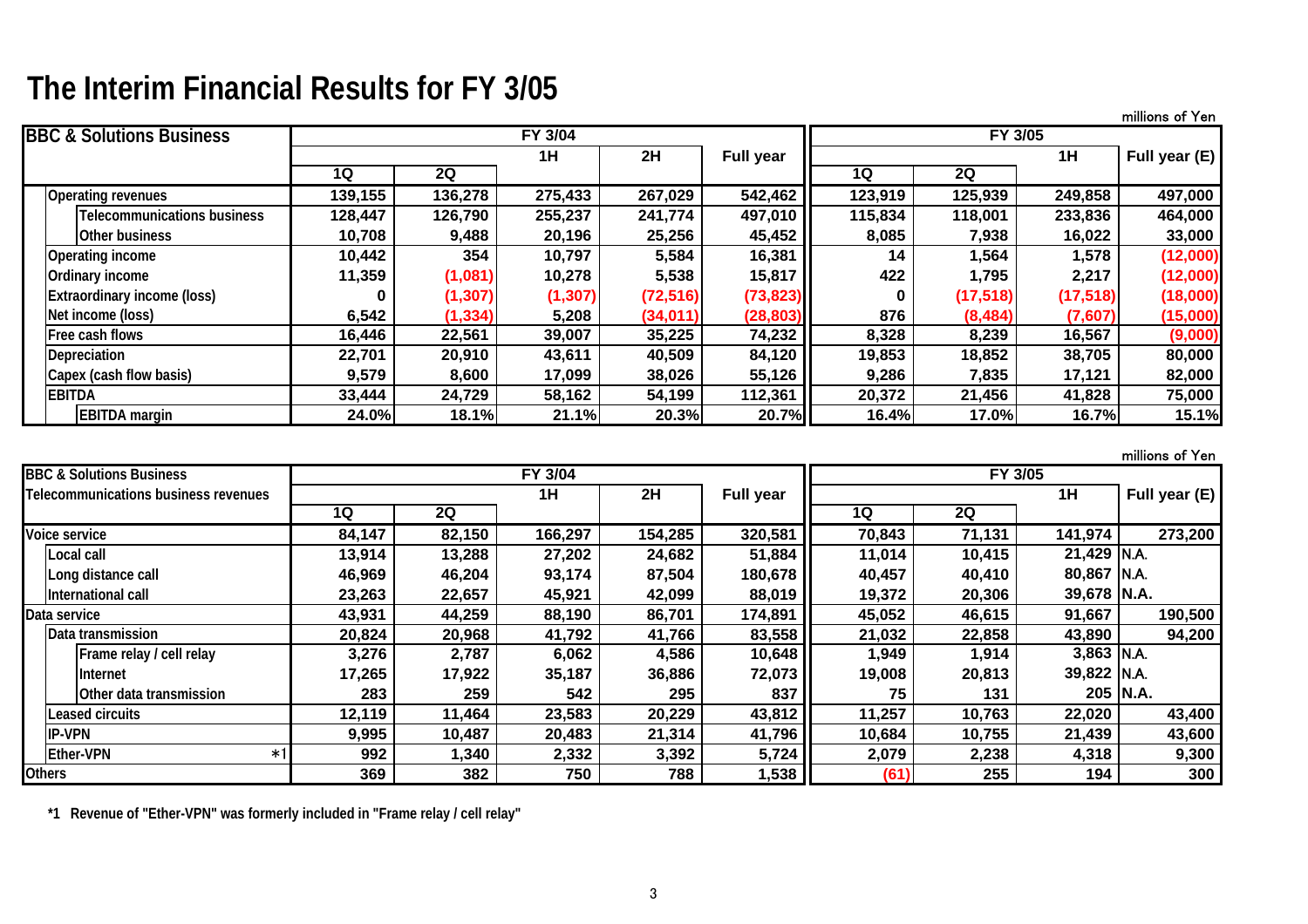millions of Yen **TU-KA Business1H 2H Full year 1H Full year (E) 1Q 2Q 1Q 2QOperating revenues 72,064 69,745 141,809 134,648 276,457 61,124 58,552 119,677 232,000 Telecommunications business 60,171 58,371 118,542 111,892 230,435 52,455 50,848 103,303 198,000 Voice communications 54,477 53,873 108,350 104,626 212,976 ---- Digital data transmission 5,694 4,499 10,193 7,266 17,459 ---- Other business 11,892 11,374 23,266 22,756 46,022 8,669 7,704 16,374 34,000 Operating income 4,701 3,183 7,884 7,506 15,390 5,691 5,117 10,809 17,000 Ordinary income 3,495 2,209 5,704 5,680 11,384 4,979 4,458 9,437 15,000 Extraordinary income (loss) (205) 926 721 384 1,104 0 (91) (91) 0Net income 2,478 2,393 4,871 4,186 9,057 3,430 2,830 6,260 10,000 Free cash flows 11,371 15,804 27,175 27,776 54,951 11,161 16,698 27,859 54,000 Depreciation 13,455 13,308 26,763 27,064 53,827 11,616 11,938 23,554 47,000 Capex (cash flow basis) 3,129 2,338 5,467 9,246 14,713 2,016 1,037 3,053 9,000 EBITDA 18,467 17,305 35,772 35,412 71,184 17,737 17,803 35,540 65,000 EBITDA margin 25.6% 24.8% 25.2% 26.3% 25.7% 29.0% 30.4% 29.7% 28.0% FY 3/04 FY 3/05** \*1\*1

**\*1 From FY 3/05, KDDI quit disclosing "Telecomunications business" revenues by segment, like "Voice communications","Digital data transmission",**

 **by its new accounting policy.**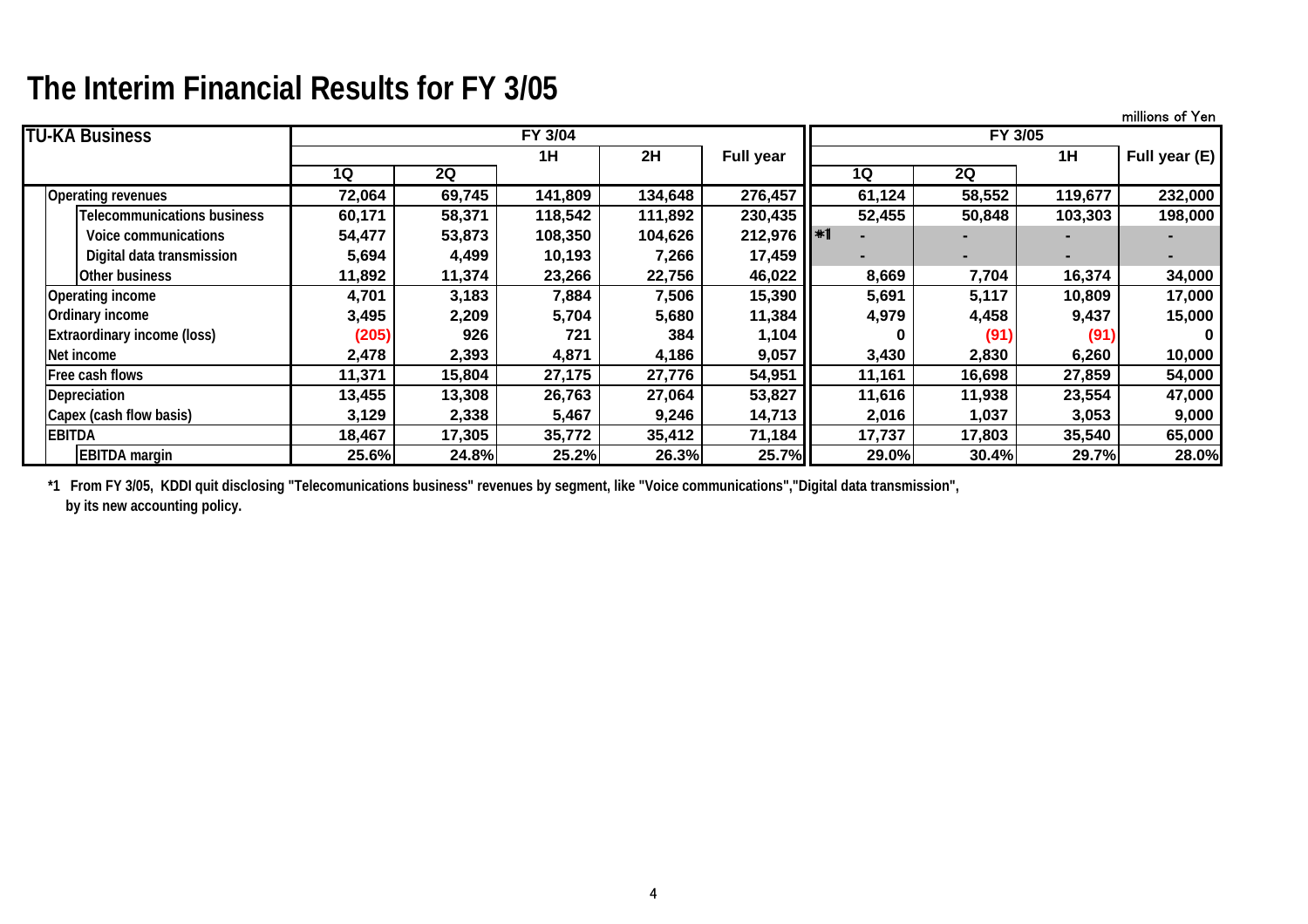|                                    |        |        |                |        |                  |           |         |        | millions of Yen |
|------------------------------------|--------|--------|----------------|--------|------------------|-----------|---------|--------|-----------------|
| <b>Pocket Business</b>             |        |        | <b>FY 3/04</b> |        |                  |           | FY 3/05 |        |                 |
|                                    |        |        | 1H             | 2H     | <b>Full year</b> |           |         | 1H     | Full year (E)   |
|                                    | 1Q     | 2Q     |                |        |                  | <b>1Q</b> | 2Q      |        |                 |
| Operating revenues                 | 48,451 | 47,229 | 95,680         | 88,337 | 184,017          | 44,137    | 42,736  | 86,873 |                 |
| Telecommunications business        | 43,974 | 42,857 | 86,831         | 81,576 | 168,407          | 38,719    | 38,484  | 77,202 |                 |
| Other business                     | 4,477  | 4,372  | 8,849          | 6,760  | 15,609           | 5,418     | 4,253   | 9,670  |                 |
| Operating income                   | 5,500  | 5,531  | 11,031         | 10,062 | 21,093           | 2,802     | 2,674   | 5,476  |                 |
| Ordinary income                    | 5,089  | 4,986  | 10,075         | 8,936  | 19,010           | 2,571     | 2,339   | 4,910  |                 |
| <b>Extraordinary income (loss)</b> | 273    | (55)   | 218            | (989)  | (771)            |           | (702)   | (702)  |                 |
| Net income                         | 5,344  | 4,914  | 10,258         | 8,806  | 19,064           | 2,301     | 1,701   | 4,002  |                 |
| Free cash fiows                    | 10,076 | 15,148 | 25,224         | 21,982 | 47,206           | 12,026    | 8,876   | 20,902 |                 |
| Depreciation                       | 9,719  | 9,712  | 19,431         | 19,275 | 38,707           | 9,315     | 9,344   | 18,659 |                 |
| Capex (cash flow basis)            | 3,035  | 970    | 4,005          | 8,904  | 12,909           | 2,854     | 2,190   | 5,044  |                 |
| <b>EBITDA</b>                      | 15,413 | 15,679 | 31,092         | 30,271 | 61,363           | 12,258    | 12,337  | 24,595 |                 |
| <b>EBITDA</b> margin               | 31.8%  | 33.2%  | 32.5%          | 34.3%  | 33.3%            | 27.8%     | 28.9%   | 28.3%  |                 |

millions of Yen

| <b>Other Businesses</b>            |        |        | FY 3/04  |         |                  |        |           | FY 3/05  |               |
|------------------------------------|--------|--------|----------|---------|------------------|--------|-----------|----------|---------------|
|                                    |        |        | 1H       | 2H      | <b>Full year</b> |        |           | 1H       | Full year (E) |
|                                    | 1Q     | 2Q     |          |         |                  | 1Q     | <b>2Q</b> |          |               |
| <b>Operating revenues</b>          | 43,030 | 44,787 | 87,817   | 98,718  | 186,533          | 42,447 | 45,412    | 87,859   | 182,000       |
| Telecommunications business        | 27,024 | 27,603 | 54,627   | 54,998  | 109,625          | 26,481 | 28,033    | 54,514   | 106,000       |
| Other business                     | 16,006 | 17,184 | 33,190   | 43,719  | 76,908           | 15,966 | 17,379    | 33,345   | 76,000        |
| Operating income (loss)            | (507)  | (354)  | (861)    | 1,657   | 797              | 979    | 402       | 1,381    | 5,000         |
| Ordinary income (loss)             | (401)  | (769)  | (1, 170) | 1,253   | 83 <sub>1</sub>  | 854    | 226       | 1,080    | 4,000         |
| <b>Extraordinary income (loss)</b> | (30)   | 2,279  | 2,249    | (6,956) | (4,707)          | 128    | (3, 422)  | (3,294)  | (5,000)       |
| Net income (loss)                  | (653)  | 295, ا | 642      | (6,072) | (5, 431)         | 204    | (3,687)   | (3, 483) | (4,000)       |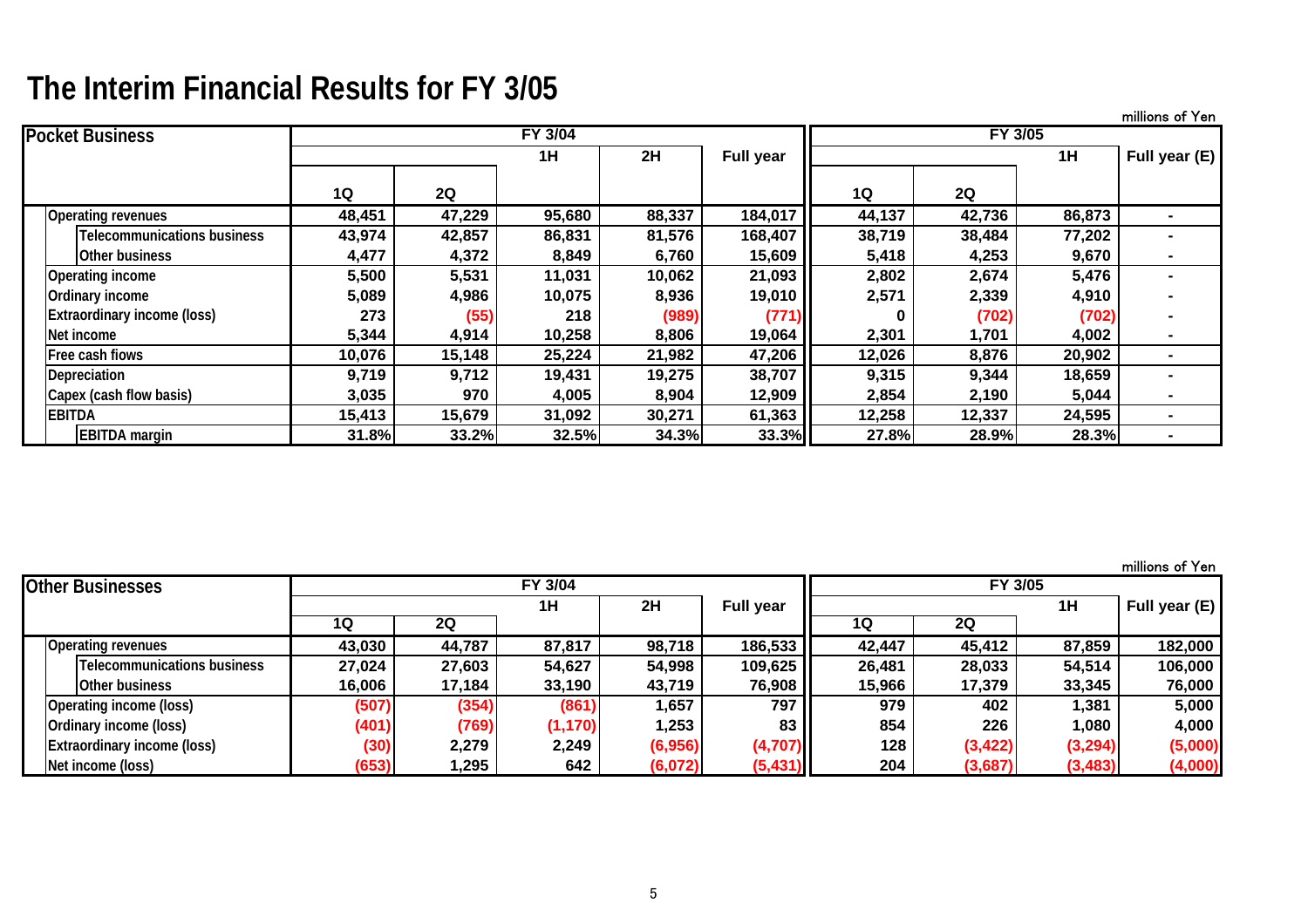#### **Mobile Business Data**

| <b>Subscribers</b> | (Thousand)                     | <b>Jun. 03</b> | <b>Sep.03</b> |  | <b>Mar.04</b> | <b>Jun. 04</b> | Sep.04 | <b>Mar.05</b> |
|--------------------|--------------------------------|----------------|---------------|--|---------------|----------------|--------|---------------|
| <b>l</b> au        |                                | 14,674         | 15,263        |  | 16,959        | 17,591         | 18,189 | 19,460        |
|                    | <b>CDMA 1X WIN</b>             |                |               |  | 343           | 573            | 191,   | IN.A.         |
|                    | <b>CDMA1X</b>                  | 8,572          | 10,203        |  | 13,166        | 14,131         | 14,667 | N.A.          |
|                    | cdmaOne                        | 6,101          | 5,059         |  | 3,450         | 2,887          | 2,331  | IN.A.         |
| <b>TU-KA</b>       |                                | 3,740          | 3,699         |  | 3,632         | 3,606          | 3,588  | 3,520         |
| web                |                                | 13,270         | 13,940        |  | 15,700        | 16,330         | 16,965 | 18,090        |
|                    | lau                            | 11,534         | 12,164        |  | 13,886        | 14,520         | 15,125 | 16,250        |
|                    | <b>TU-KA</b>                   | ,736           | 1,776         |  | 814,ا         | 810,ا          | 1,848  | 840,ا         |
| Pocket(PHS)        |                                | 2,959          | 2,938         |  | 2,897         | 2,913          | 2,926  |               |
|                    | AIR H"                         | 830            | 890           |  | 990           | .060           | 1,101  |               |
|                    | <b>Data Transmission Users</b> | 450, ا         | 1,510         |  | I,622         | ,707           | ,763   |               |

| ARPU         | MOU Churn rate        |                |       |       | <b>FY 3/04</b> |        |                  |       | FY 3/05 |              |               |
|--------------|-----------------------|----------------|-------|-------|----------------|--------|------------------|-------|---------|--------------|---------------|
|              |                       |                |       |       | 1H             | 2H     | <b>Full year</b> |       |         | 1H           |               |
|              |                       |                | 1Q    | 2Q    |                |        |                  | 1Q    | 2Q      |              | Full year (E) |
| lau          | ARPU(Total)           | Yen            | 7,480 | 7,540 | 7,510          | 7,380  | 7,440            | 7,260 | 7,300   | 7,280        | 7,190         |
|              |                       | Voice          | 5,930 | 5,900 | 5,920          | 5,690  | 5,800            | 5,540 | 5,570   | 5,560        | 5,440         |
|              |                       | Data           | ,550  | ,640  | ,590           | 690, ا | 1,640            | ,720  | ,730    | ,720         | 1,750         |
|              | <b>CDMA1X</b><br>$*1$ | Yen            | 8,810 | 8,640 | 8,720          | 8,240  | 8,440            | 7,820 | 7,740   | 7,780 N.A.   |               |
|              |                       | Voice          | 6,630 | 6,470 | 6,550          | 6,190  | 6,340            | 5,870 | 5,840   | $5,860$ N.A. |               |
|              |                       | Data           | 2,180 | 2,170 | 2,170          | 2,050  | 2,100            | ,950  | 900, ا  |              | .920 N.A.     |
|              | <b>MOU</b>            | <b>Minutes</b> | 178   | 179   | 178            | 174    | 176              | 169   | 171     |              | 170 N.A.      |
|              | Churn rate            | $(\%)$         | .56   | 1.54  | 1.55           | 1.44   | 1.49             | 1.40  | 49. ا   | 1.45         | 1.4           |
| <b>TU-KA</b> | <b>ARPU</b>           | Yen            | 5,150 | 5,060 | 5,100          | 4,930  | 5,020            | 4,690 | 4,570   | 4,630        | 4,470         |
|              | <b>MOU</b>            | <b>Minutes</b> | 150   | 150   | 150            | 140    | 145              | 133   | 129     |              | 131 N.A.      |
|              | Churn rate            | $(\%)$         | 2.5   | 2.5   | 2.5            | 2.2    | 2.4              | 2.1   | 2.0     | 2.1          | 2.1           |
| Pocket       | <b>ARPU</b>           | Yen            | 4,880 | 4,800 | 4,840          | 4,660  | 4,750            | 4,430 | 4,430   | 4,430        |               |
| (PHS)        | <b>MOU</b>            | minutes        | 189   | 196   | 192            | 195    | 193              | 201   | 228     | 214          |               |
|              | Churn rate            | $(\%)$         | 2.8   | 2.6   | 2.7            | 2.5    | 2.6              | 2.5   | 2.2     | 2.3          |               |

\*1 CDMA 1X ARPU includes CDMA 1X WIN ARPU.

| <b>Jau EZweb Packet traffic *2</b>       |         |         | <b>FY 3/04</b> |          |                  |         | FY 3/05 |          |  |
|------------------------------------------|---------|---------|----------------|----------|------------------|---------|---------|----------|--|
|                                          |         |         | 1H             | 2H       | <b>Full year</b> |         |         |          |  |
|                                          |         | 2Q      |                |          |                  | 1C      | 2C      |          |  |
| Total packet traffic (million packets)   | 405,065 | 482,284 | 887,349        | ,087,604 | 1,974,953        | 558,380 | 570,261 | ,128,641 |  |
| Number of packets per EZweb user per day | 397     | 442     | 420            | 464      | 443              | 445     | 442     | 443      |  |

\*2 au Ezweb packet traffic doesn't include the figures for CDMA 1X WIN.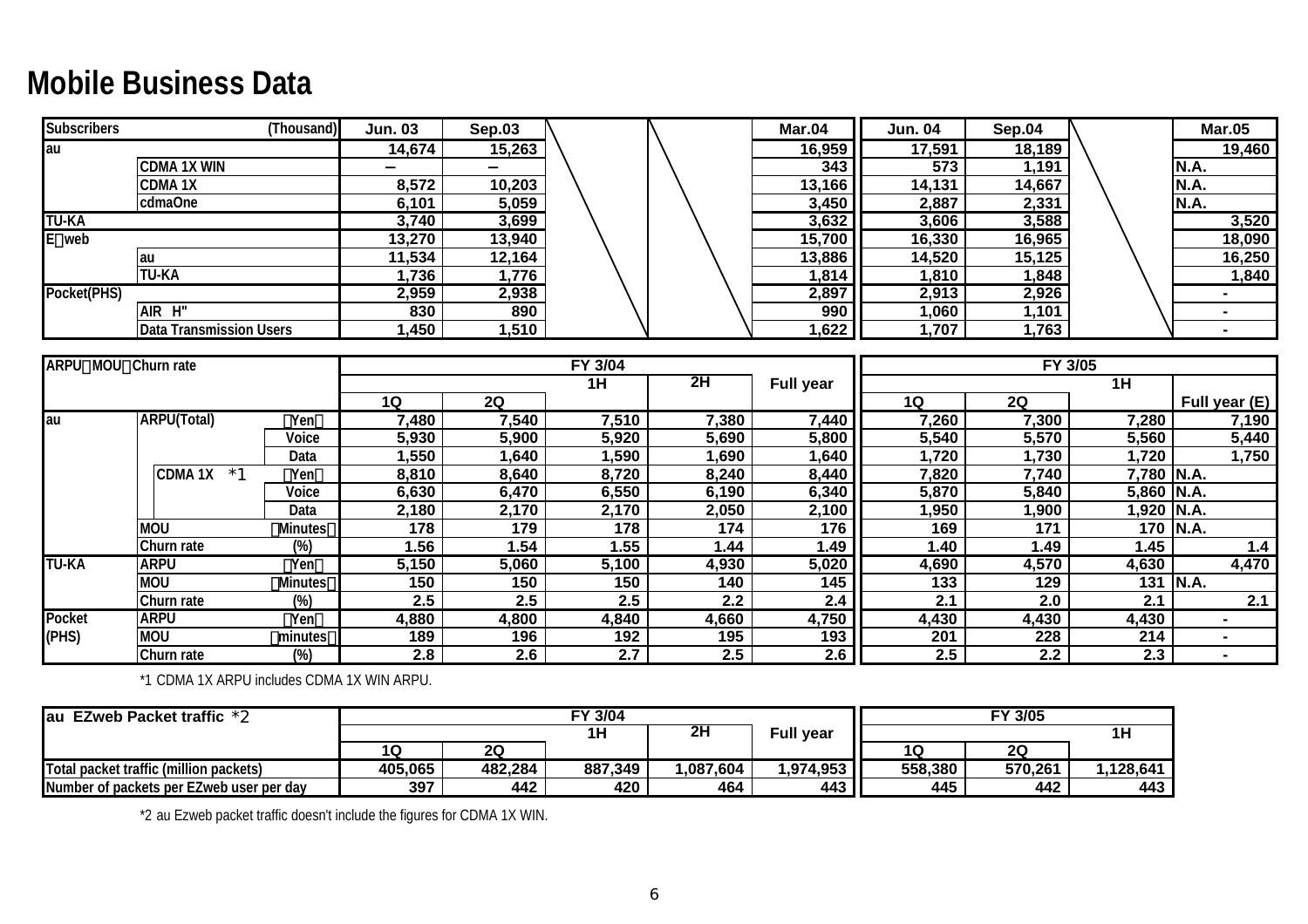#### **BBC & Solutions Business Data (1)**

| Number of Active Line            | $*1$       |       |                | FY 3/04 |       |                  |       | FY 3/05 |       |
|----------------------------------|------------|-------|----------------|---------|-------|------------------|-------|---------|-------|
|                                  |            |       |                | 1H      | 2H    | <b>Full year</b> |       |         | 1Η    |
|                                  |            | 1Q    | 2 <sub>Q</sub> |         |       |                  | 1Q    | 2Q      |       |
| Voice Domestic Active Line       | (Thousand) | 8,551 | 8,434          | 8,493   | 8,195 | 8,344            | 7,941 | 7,770   | 7,855 |
| Voice Internatioinal Active Line | (Thousand) | 694   | 679            | 687     | 640   | 663              | 594   | 586     | 590   |

\*1 "Active line" means the number of fixed lines that had made one call at least per month. (those figures are monthly average)

| <b>ARPU for Fixed Line</b>       |      |       |       |       | FY 3/04 |       | FY 3/05          |       |       |       |  |
|----------------------------------|------|-------|-------|-------|---------|-------|------------------|-------|-------|-------|--|
|                                  |      |       |       |       | 1H      | 2H    | <b>Full year</b> |       |       |       |  |
|                                  |      |       | 1Q    | 2Q    |         |       |                  | 1Q    | 2Q    |       |  |
| Voice Domestic Active Line       | $*$  | (Yen) | .830  | 1.690 | 1.760   | ,660  | <b>710.،</b>     | 1,520 | 1,490 | 1,510 |  |
| Voice Internatioinal Active Line | $*2$ | (Yen) | 4,210 | 4.060 | 4,130   | 3,980 | 4,060            | 3.860 | 3,750 | 3,810 |  |
| <b>IDION</b><br>included ADSL    | *4   | (Yen) | ,990  | 2,040 | 2,010   | 2,030 | 2,020            | 1,950 | 2,050 | 2,000 |  |

\*2 ARPU does not include DDL-direct, free call DX/S, DOD and interconnection revenue.

\*3 ARPU does not include DDL-direct, Super World Card and international mobile calls.

\*4 ARPU in relation to the ISP connection revenue.

| Number of Subscribers for Fixed Line Services |    |            | 6/03  | 9/03  |  | 3/04        | 6/04  | 9/04  |  |
|-----------------------------------------------|----|------------|-------|-------|--|-------------|-------|-------|--|
| <b>Myline Registration</b>                    | *5 |            | IN.A. | N.A.  |  | <b>N.A.</b> | 9,340 | 9,200 |  |
| Local                                         |    |            | 6,228 | 6,258 |  | 6,311       | 6,241 | 6,143 |  |
| <b>In-prefecture Long Distance</b>            |    |            | 7,688 | 7,733 |  | 7,808       | 7,693 | 7,572 |  |
| <b>Out-prefecture Long Distance</b>           |    |            | 8,394 | 8,431 |  | 8,487       | 8,361 | 8,224 |  |
| <b>International</b>                          |    |            | 8,951 | 8,984 |  | 9,011       | 8,896 | 8,756 |  |
| <b>DION</b>                                   |    | (Thousand) | 2,430 | 2,489 |  | 2,687       | 2,760 | 2,873 |  |
| of which ADSL                                 |    | (Thousand) | 662   | 777   |  | 1,109       | 1,251 | 1,428 |  |
| FTTH                                          |    | (Thousand) | ۰     |       |  | 23          | 43    | 60    |  |
| of which KDDI Hikari Plus                     |    | (Thousand) | ٠     |       |  | 9           | 28    | 44    |  |
| <b>KDDI</b> Internet (for corporations)       |    | (Thousand) | 23    | 25    |  | 31          | 33    | 37    |  |
| <b>FR/CR</b>                                  | *6 | (Thousand) | 26    | 22    |  | 15          | 13    | 11    |  |
| <b>IP-VPN</b>                                 | *6 | (Thousand) | 58    | 62    |  | 65          | 64    | 63    |  |

\*5 Make a count of each lines which has at least 1 division of Myline registration out of 4 divisions.

\*6 Make a count of each access lines.